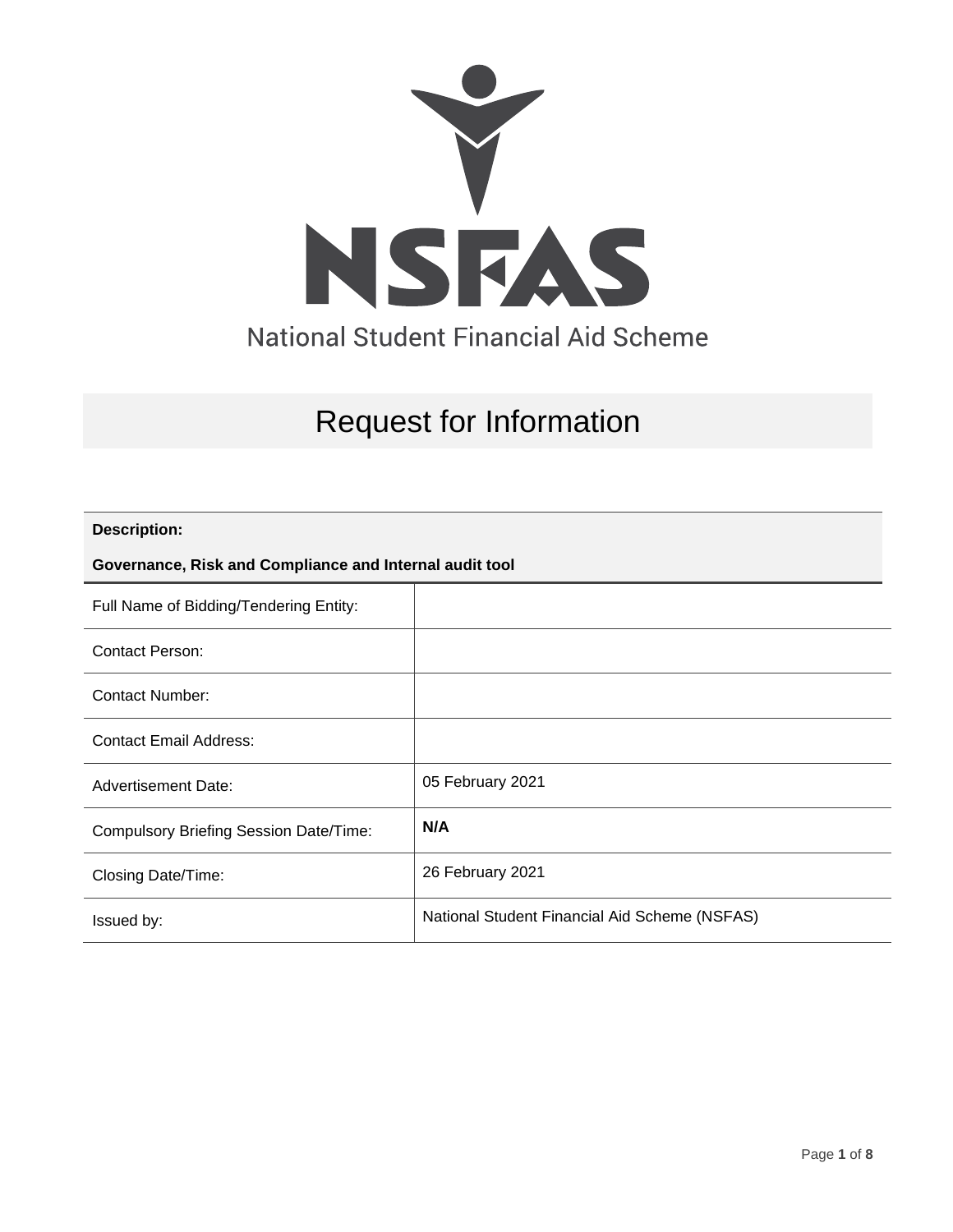

### **Bidder's Authorised Signatory:**

Initials and Surname: The Signature: Signature:

..…………………………………………… ..……………………………………………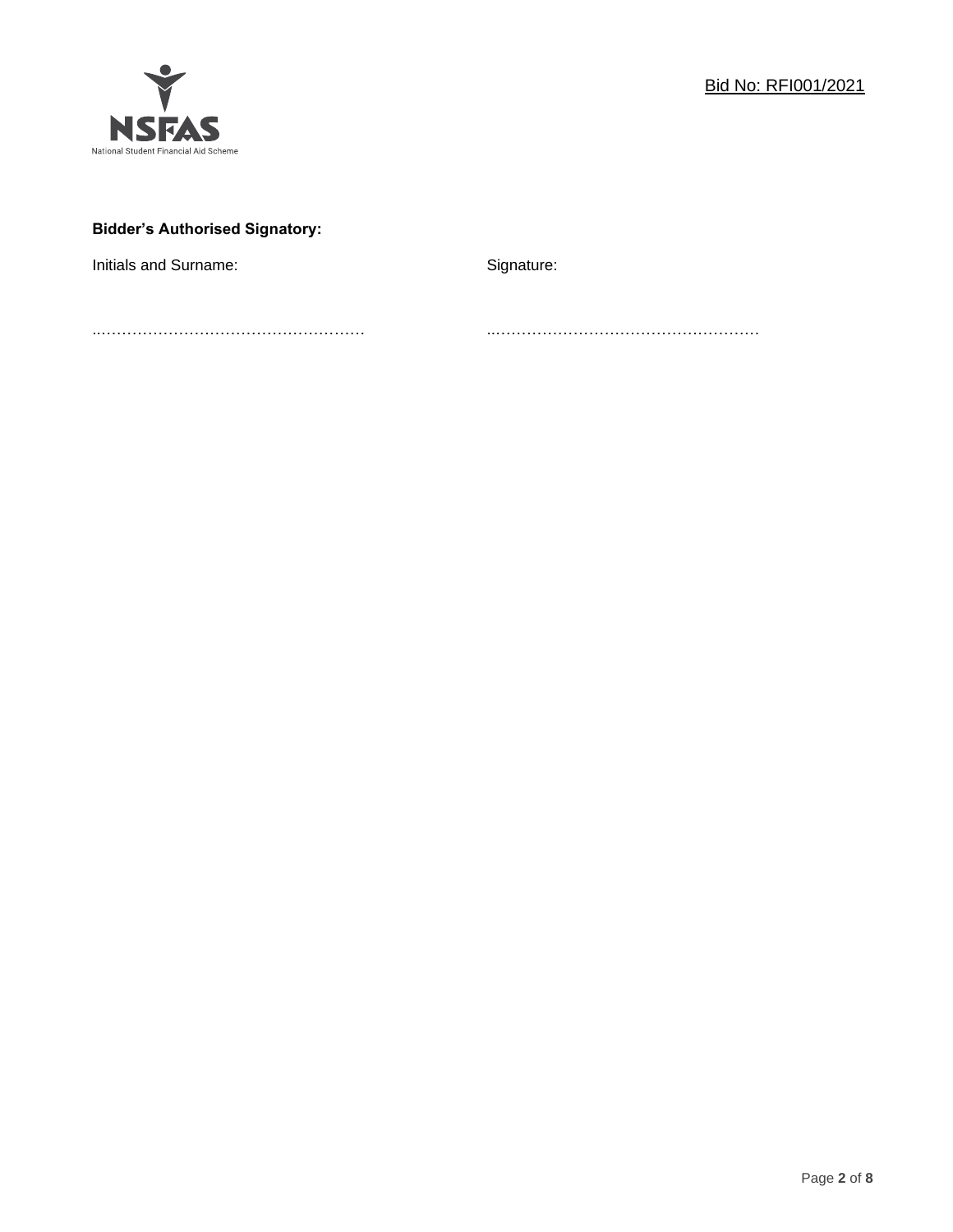

٦

### **SECTION A 1**

 $\mathsf{r}$ 

### **INVITATION TO BID (PART A)**

| You are Hereby Invited to Bid for Requirement of the National Student Financial Aid Scheme (NSFAS)                                                                 |                                                                                                         |                                                                                                                      |       |                                               |           |         |                     |     |       |
|--------------------------------------------------------------------------------------------------------------------------------------------------------------------|---------------------------------------------------------------------------------------------------------|----------------------------------------------------------------------------------------------------------------------|-------|-----------------------------------------------|-----------|---------|---------------------|-----|-------|
| <b>Bid Number:</b>                                                                                                                                                 | RFI001/2021                                                                                             | Closing date:                                                                                                        |       | 26 February 2021                              |           |         | <b>Closing Time</b> |     | 11H00 |
| Description                                                                                                                                                        | Governance, risk and compliance and internal audit tool                                                 |                                                                                                                      |       |                                               |           |         |                     |     |       |
| Situated at street                                                                                                                                                 | Bid Respond Documents may be Deposited in the Bid Box<br><b>NSFAS Building, 1st Floor House Vincent</b> |                                                                                                                      |       |                                               |           |         |                     |     |       |
| 10 Brodie Road                                                                                                                                                     |                                                                                                         |                                                                                                                      |       |                                               |           |         |                     |     |       |
| Wynberg                                                                                                                                                            |                                                                                                         |                                                                                                                      |       |                                               |           |         |                     |     |       |
| 7700                                                                                                                                                               |                                                                                                         |                                                                                                                      |       |                                               |           |         |                     |     |       |
| <b>Supplier Information</b>                                                                                                                                        |                                                                                                         |                                                                                                                      |       |                                               |           |         |                     |     |       |
| Name of Bidder                                                                                                                                                     |                                                                                                         |                                                                                                                      |       |                                               |           |         |                     |     |       |
| <b>Postal Address</b>                                                                                                                                              |                                                                                                         |                                                                                                                      |       |                                               |           |         |                     |     |       |
| <b>Street Address</b>                                                                                                                                              |                                                                                                         |                                                                                                                      |       |                                               |           |         |                     |     |       |
| Telephone Number                                                                                                                                                   |                                                                                                         | Code                                                                                                                 |       |                                               |           | Number  |                     |     |       |
| Cell phone number                                                                                                                                                  |                                                                                                         |                                                                                                                      |       |                                               |           |         |                     |     |       |
| Facsimile Number                                                                                                                                                   |                                                                                                         | Code                                                                                                                 |       |                                               | Number    |         |                     |     |       |
| E-mail Address                                                                                                                                                     |                                                                                                         |                                                                                                                      |       |                                               |           |         |                     |     |       |
| Vat Registration number                                                                                                                                            |                                                                                                         |                                                                                                                      |       |                                               |           |         |                     |     |       |
|                                                                                                                                                                    |                                                                                                         |                                                                                                                      |       |                                               |           |         |                     |     |       |
|                                                                                                                                                                    |                                                                                                         | TCS PIN:                                                                                                             |       |                                               | <b>OR</b> | CSD No: |                     |     |       |
|                                                                                                                                                                    |                                                                                                         | Yes                                                                                                                  |       |                                               |           |         |                     | Yes |       |
| <b>B-BBEE</b> status level verification<br>[Tick applicate box]                                                                                                    |                                                                                                         | No                                                                                                                   |       | <b>B-BBEE Status Level</b><br>Sworn Affidavit |           |         | No                  |     |       |
| issued by?                                                                                                                                                         | If Yes, who was the certificated                                                                        |                                                                                                                      |       |                                               |           |         |                     |     |       |
|                                                                                                                                                                    | An Accounting Officer as Contemplated in the Close Corporation Act                                      |                                                                                                                      |       |                                               |           |         |                     |     |       |
| An Accounting Official as<br>Complemented in the Close<br>Corporation ACT (CCA) and<br>Name the, Applicable in the Tick                                            |                                                                                                         | (CCA)                                                                                                                |       |                                               |           |         |                     |     |       |
|                                                                                                                                                                    |                                                                                                         | A Verification Agency Accredited by the South African Accreditation<br>$\mathcal{L}_{\mathcal{A}}$<br>System (SANAS) |       |                                               |           |         |                     |     |       |
|                                                                                                                                                                    |                                                                                                         | A Registered Auditor                                                                                                 |       |                                               |           |         |                     |     |       |
| Box                                                                                                                                                                |                                                                                                         | ×.                                                                                                                   | Name: |                                               |           |         |                     |     |       |
| [A B-BBEE STATUS LEVEL VERIFICATION CERTIFICATE/SWORN AFFIDAVIT (FOR EMES& QSEs) MUST BE<br><b>SUBMITTED IN ORDER TO QUALIFY FOR PREFERENCE POINTS FOR B-BBEET</b> |                                                                                                         |                                                                                                                      |       |                                               |           |         |                     |     |       |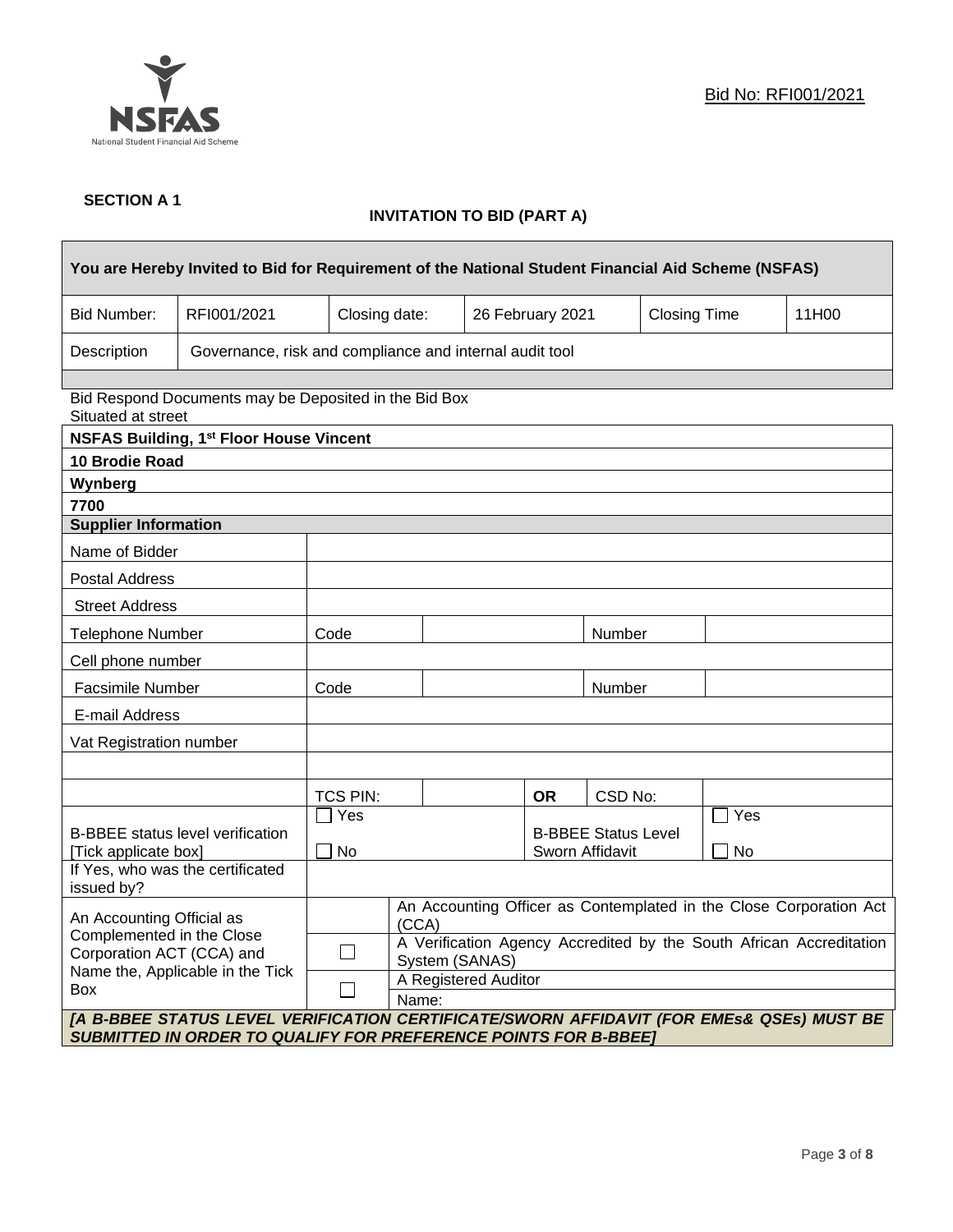| Are you the accredited<br>representative in South Africa<br>for the goods and<br>services/works offered? | l lYes<br><b>No</b><br><b>IF YES ENCLOSE</b><br>PROOF] | Are you a foreign based<br>supplier for the goods and<br>services/works offered | $\sqcap$ Yes<br>$\square$ No<br><b>IF YES ANSWER</b><br>PART B:3 BELOW] |  |  |  |
|----------------------------------------------------------------------------------------------------------|--------------------------------------------------------|---------------------------------------------------------------------------------|-------------------------------------------------------------------------|--|--|--|
|                                                                                                          |                                                        |                                                                                 |                                                                         |  |  |  |
| <b>Signature of Bidders</b>                                                                              |                                                        | <b>DATE</b>                                                                     |                                                                         |  |  |  |
| Capacity under which this bid is                                                                         |                                                        |                                                                                 |                                                                         |  |  |  |
| signed (Attach proof of authority                                                                        |                                                        |                                                                                 |                                                                         |  |  |  |
| to sign this bid; e.g. resolution of<br>directors, etc.)                                                 |                                                        |                                                                                 |                                                                         |  |  |  |
| TOTAL NUMBER OF ITEMS                                                                                    |                                                        | <b>TOTAL BID PRICE (ALL</b>                                                     |                                                                         |  |  |  |
| <b>OFFERED</b>                                                                                           |                                                        | INCLUSIVE)                                                                      |                                                                         |  |  |  |
| <b>PROCEDURE</b><br><b>BIDDING</b>                                                                       | <b>ENQUIRIES</b><br><b>BE</b><br><b>MAY</b>            |                                                                                 |                                                                         |  |  |  |
| DIRECTED TO:                                                                                             |                                                        | TECHNICAL INFORMATION MAY BE DIRECTED TO:                                       |                                                                         |  |  |  |
| DEPARTMENT/<br><b>PUBLIC</b>                                                                             |                                                        |                                                                                 |                                                                         |  |  |  |
| <b>ENTITY</b>                                                                                            | <b>NSFAS</b>                                           | <b>CONTACT PERSON</b>                                                           | <b>SCM UNIT</b>                                                         |  |  |  |
| <b>CONTACT PERSON</b>                                                                                    | <b>SCM UNIT</b>                                        | <b>TELEPHONE NUMBER</b>                                                         | 021 763 3200                                                            |  |  |  |
| <b>TELEPHONE NUMBER</b>                                                                                  | 021 763 3200                                           | <b>FACSIMILE NUMBER</b>                                                         | N/A                                                                     |  |  |  |
| <b>FACSIMILE NUMBER</b>                                                                                  | N/A                                                    | <b>E-MAIL ADDRESS</b>                                                           | scm@nsfas.org.za                                                        |  |  |  |
| <b>E-MAIL ADDRESS</b>                                                                                    | scm@nsfas.org.za                                       |                                                                                 |                                                                         |  |  |  |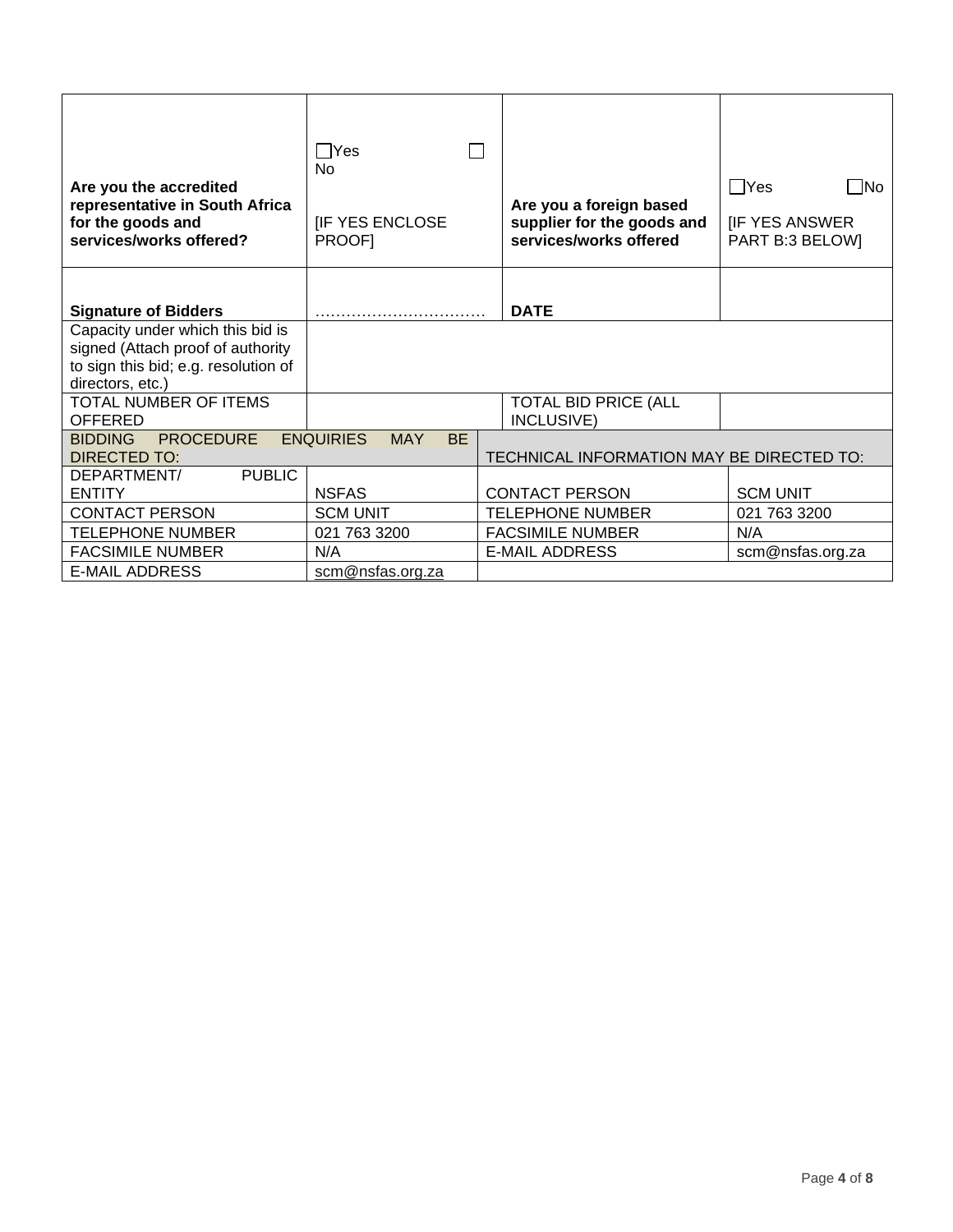#### **RFI submission**

**One (1) physical bid proposal** must be handed in/delivered to:

The deposit box situated at: 1st Floor, House Vincent Brodie Road Wynberg 7801

Tenders can be delivered and deposited into the tender box between 08:30 and 16:00, Mondays to Fridays prior to the closing date, and between 08:30 and 11:00 on the closing date.

No faxed or e-mailed bid proposals will be accepted. The bidders are encouraged to index and paginate the bid proposal.

Respondents should ensure that tender documents are delivered to NSFAS in the tender box before the closing date and time of the tender. If the tender document is late, it will not be accepted and will be disregarded. Bid proposals submitted on time shall not be returned to the bidder.

Any tender submitted shall remain valid, irrevocable and open for written acceptance by NSFAS for a period of 120 (one hundred and twenty) days. A tender submitted shall further be deemed to remain valid after the expiry of the above mentioned 120-day period until formal acceptance by NSFAS, unless NSFAS is notified in writing by the tenderer of anything to the contrary (including any further conditions the tender may introduce). Any further conditions that the tenderer may introduce will be considered at the sole discretion of NSFAS.

Bidders should indicate on the cover of the bid proposal (in a sealed envelope/box), the following information:

- Bid number RFI001/2021
- Closing date and time **26 February 2021 2020 at 11:00**
- The name and address of the bidder

#### **Late bids**

Bids received late will not be considered for evaluation purposes. A bid will be considered late if it arrived even one second after 11:00 am or any time thereafter. The tender (bid) box shall be locked at exactly 11:00 am and bids arriving late will not be considered under any circumstances. Bidders are therefore strongly advised to ensure that bids be dispatched allowing enough time for any unforeseen events that may delay the delivery of the bid.

Bids sent to NSFAS via courier shall be deemed to be received at the date and time of arrival at the NSFAS premises (tender box) Bids received in the tender box after the closing date and time of the bid, shall therefore be deemed to be received late. Bidders should allow time to access the premises due to security arrangements that need to be observed.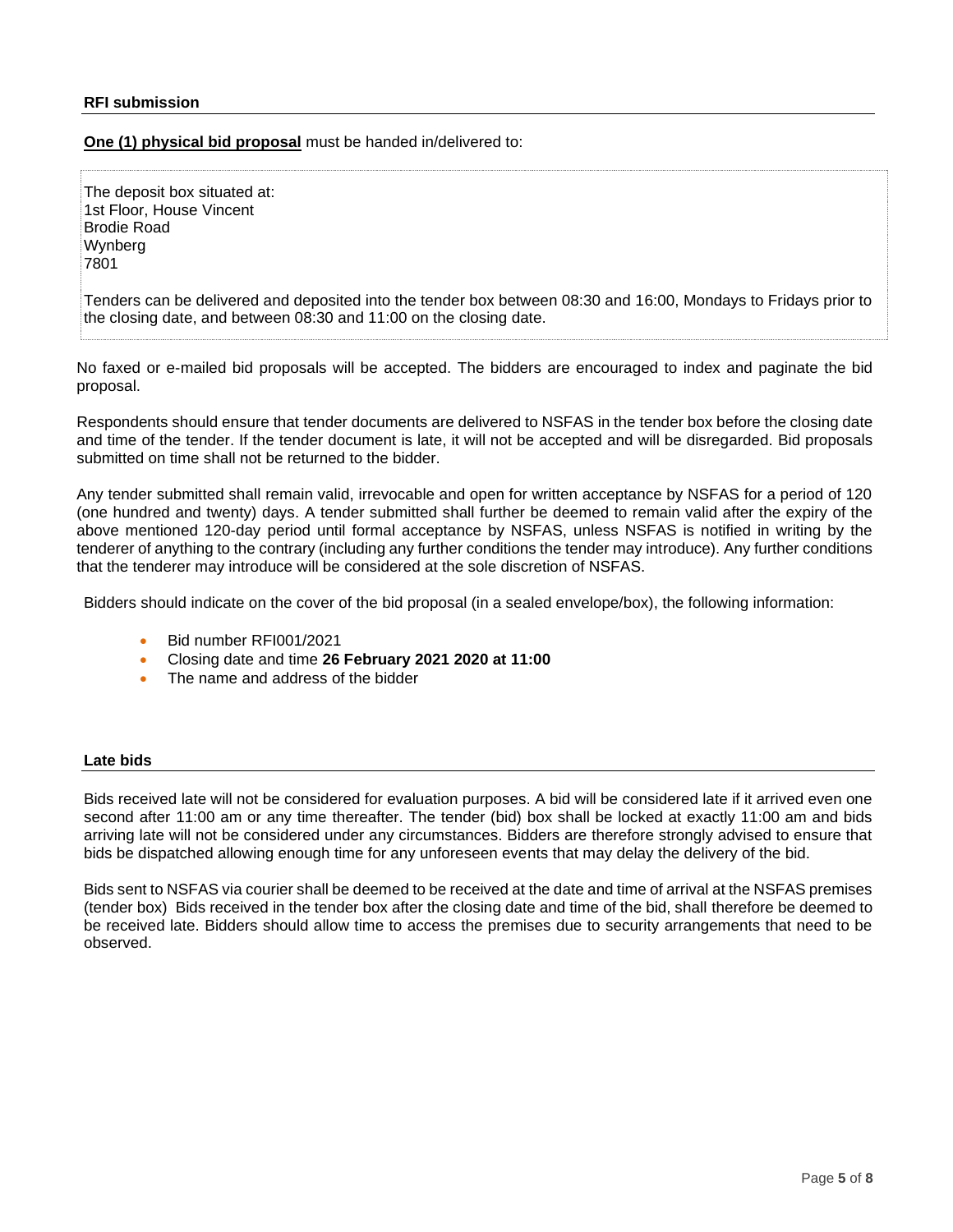# **REQUEST FOR INFORMATION (RFI)**

## **INTERNAL AUDIT (INCLUDING. GOVERNANCE, RISK & COMPLIANCE (GRC)) SYSTEM/ TOOL**

The National Student Financial Aid Scheme (NSFAS) is a public entity accountable to the Department of Higher Education and Training (DHET). It provides financial assistance to eligible students at public universities and at Technical, Vocational, Education and Training ("TVET") colleges throughout South Africa. For NSFAS to deliver on the mandate, it is critical for it to have employees that will drive its strategy and for it to comply with the labour legislation of the country.

The Governance, Risk & Compliance (GRC) department (incl. Internal Audit) is the custodian of organisational legal, risk, compliance, governance, internal audit and forensic files, information and data which should be easily secured, retained and updated. Ideally, reports should enable reporting in terms of combined assurance as well as enable individual unit reporting with regards for each of the units within GRC.

NSFAS hereby extends an invitation to potential service providers of a system/ tool, which can support the NSFAS Governance Risk and Compliance department, to provide proposals for the comprehensive tool as described.

The service providers are requested to provide a system that will be able to do the following as a minimum:

### **1) Internal Audit**

The system/ tool must be able to automate the audit process, from risk assessment through to reporting, including, but not limited to the following internal audit processes:

- 1) Identify and assess risks through integrated surveys, simplifying the feedback process and tying risks to key processes and organisations that feed the audit planning process
- 2) Schedule audits and allocate audit resources based on their availability and skills profile, allowing for better management of time and resources
- 3) Track projects, report on resource utilization and management budgets through time and expense tracking
- 4) Manage electronic work papers offline through an audit workbench, including field-level synchronisation and conflict management
- 5) Manage the workpaper review and audit reporting process
- 6) Remediate issues identified during audit process and follow them through to completion to ensure gaps are addressed
- 7) Compile audit information and create final audit reports quickly, reducing the time and effort required to provide management and the board with key risk information
- 8) Follow-up on key issues and track their status through insight-proving reporting and dashboards

### **2) Enterprise Risk Management (ERM)**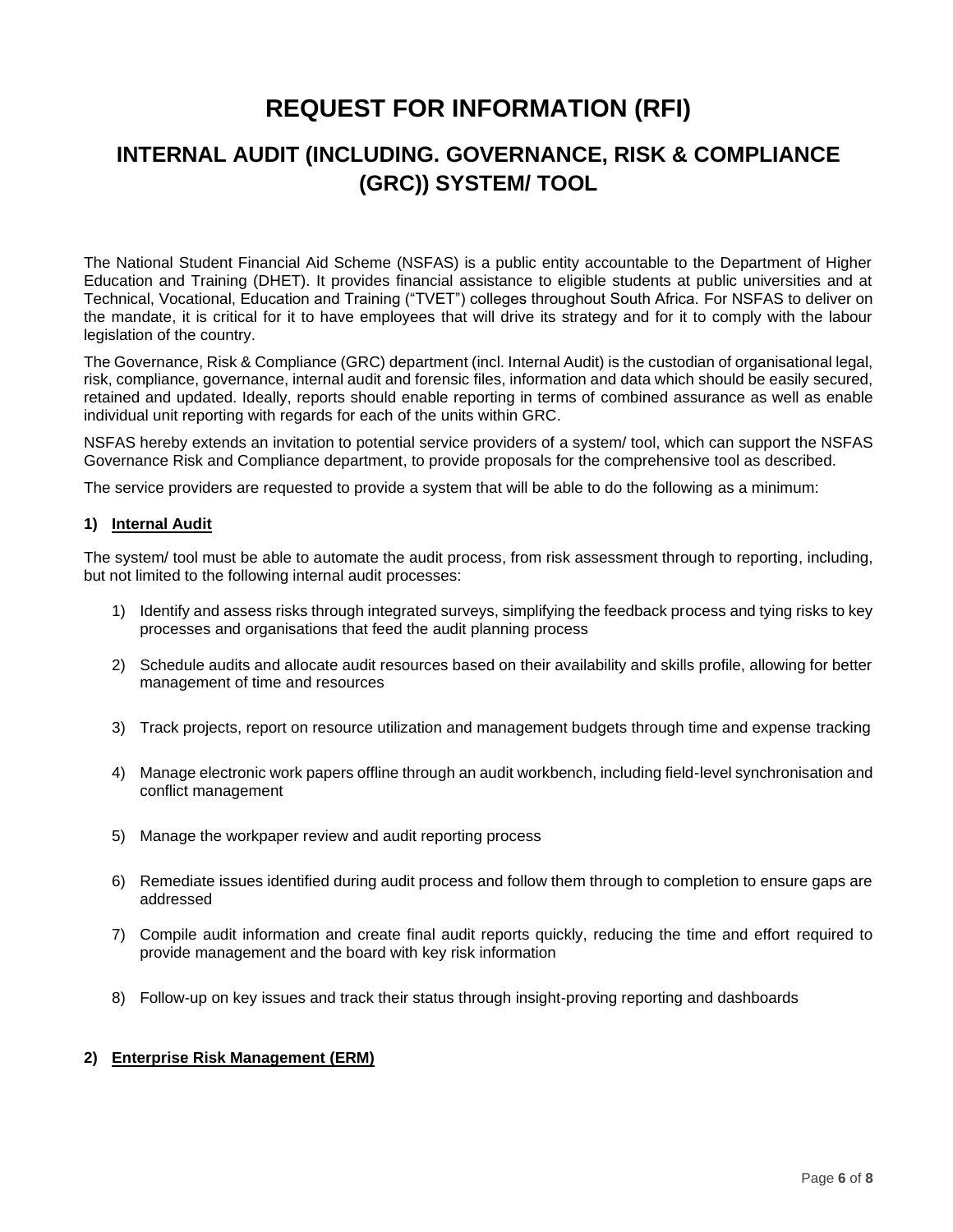The system/ tool must be able to automate the risk management process, including, but not limited to the following risk processes:

- 1) Allowing management and risk managers to compare and manage risks across the organisation and various business units
- 2) Deploy risk assessment through an integrated workflow and survey engine, helping risk managers to identify and focus on the right risks at the right time to minimize exposure
- 3) Develop response strategies to address identified risks and manage the implementation and execution of the strategies through completion
- 4) Identify KRIs and establish acceptable thresholds that generate alerts to stakeholders and executives when thresholds are violated, allowing risk managers to take quick action to mitigate risk
- 5) Manage incidents and their impact on the business through data collection, reporting, root cause identification and accountability, inclusive of scenario analysis.

### **3) Compliance**

The system/ tool must be able to automate the compliance management process, including, but not limited to the following compliance processes:

- 1) Manage policies, including documentation, review, communication and attestation
- 2) Host the compliance universe and assessment of compliance in terms of the universe
- 3) Associate regulations and risks to policies and controls in a way that will allow NSFAS to apply rationalized compliance efforts efficiently to multiple regulatory and risk management activities
- 4) Prioritize and manage compliance projects in the context of broader corporate initiatives and resource allocation.

### **4) Digital Risk**

- 1) Inventory of the IT landscape, including assets, processes, services, applications and infrastructure elements
- 2) Develop, maintain, communicate and monitor adherence to IT policies
- 3) Highlight the results of IT risk assessments, incidents and threshold breaches in the context of related business products, services and processes to draw attention quickly to areas requiring attention
- 4) Test general computing controls and assess the impact of these controls on key business processes
- 5) Remediate issues and risks through action plans and tasks generated through automatic email notifications and workflows

The service provider is also requested to provide a system that will be able to do deliver the following key elements of such a platform (system / tool):